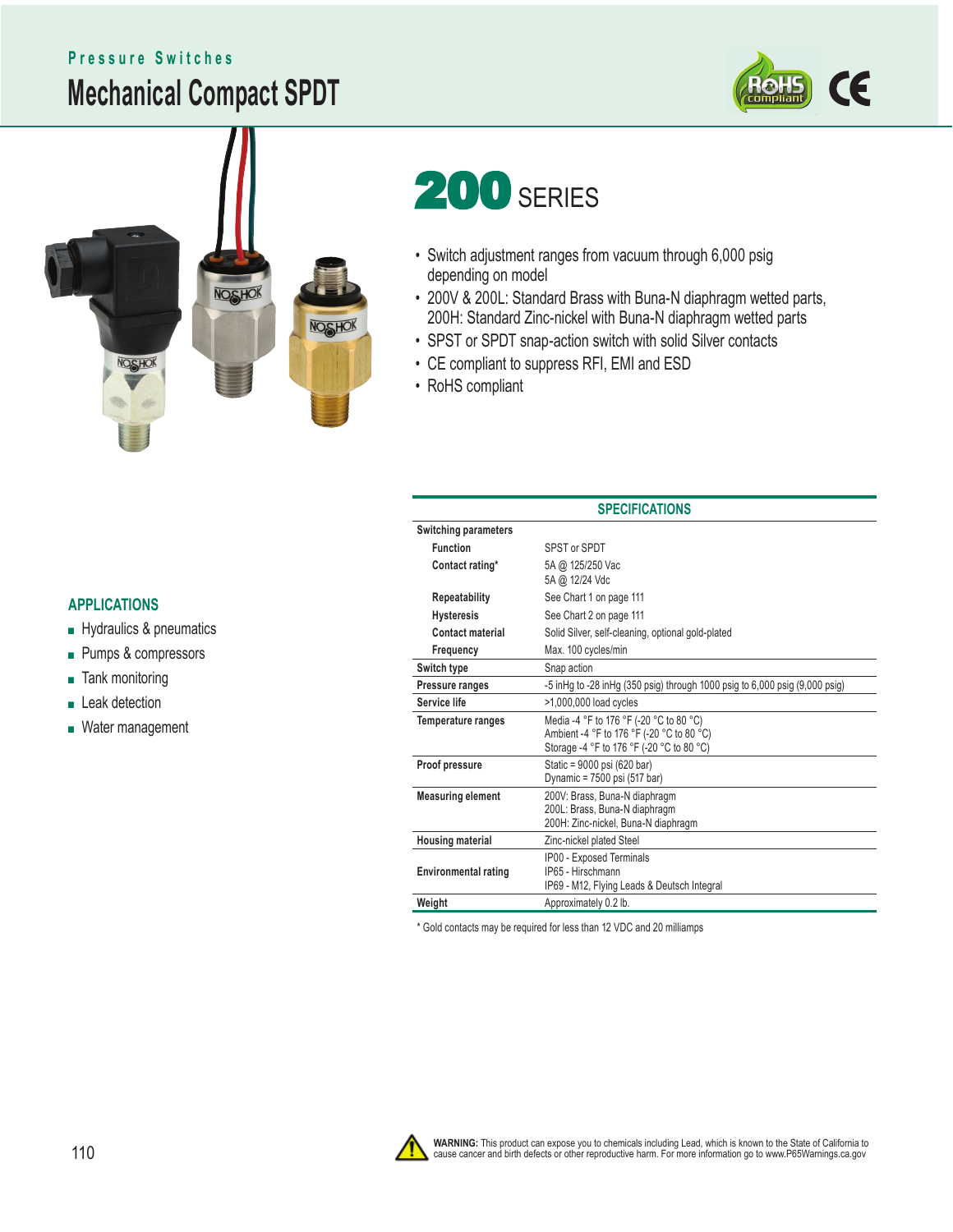

| <b>ORDERING INFORMATION</b>                                                               |  |                                                         |                  |                                                                                 |
|-------------------------------------------------------------------------------------------|--|---------------------------------------------------------|------------------|---------------------------------------------------------------------------------|
| <b>SERIES</b>                                                                             |  | 200V 200 Vacuum Series                                  |                  | 200H 200 High Pressure Series                                                   |
|                                                                                           |  | 200L 200 Low Pressure Series                            |                  |                                                                                 |
| <b>SWITCH FUNCTIONS</b>                                                                   |  | SPST, Normally open                                     |                  | 3 SPDT                                                                          |
|                                                                                           |  | 2 SPST, Normally closed                                 |                  |                                                                                 |
| <b>PROCESS CONNECTIONS</b>                                                                |  | 1 1/8" NPT male                                         |                  | 31 9/16-18 SAE Male, Non-Adjustable                                             |
|                                                                                           |  | 2 1/4" NPT male                                         |                  | 33 G 1/8B                                                                       |
|                                                                                           |  | 10 G 1/4B                                               |                  | 45 7/16-20 SAE Male, Non-Adjustable                                             |
| <b>200V VACUUM PRESSURE</b><br><b>SWITCH ADJUSTMENT RANGES</b><br>(Max. working pressure) |  | 5/25-vac $-5$ in Hq to $-25$ in Hq (350 psiq)           |                  |                                                                                 |
| <b>200L LOW PRESSURE SWITCH</b>                                                           |  | 3/15 3 psig to 15 psig (350 psig)                       | 15/75            | 15 psig to 75 psig (350 psig)                                                   |
| <b>ADJUSTMENT RANGES (Max.</b><br>working pressure)                                       |  | 5/30 5 psig to 30 psig (350 psig)                       |                  | 50/150 50 psig to 150 psig (350 psig)                                           |
| <b>200H HIGH PRESSURE SWITCH</b>                                                          |  | 10/85 10 psig to 85 psig (9,000 psig)                   |                  | 500/2500 500 psig to 2,500 psig (9,000 psig)                                    |
| <b>ADJUSTMENT RANGES (Max.</b>                                                            |  | 65/300 65 psig to 300 psig (9,000 psig)                 |                  | 500/3500 500 psig to 3,500 psig (9,000 psig)                                    |
| working pressure)                                                                         |  | 125/600 125 psig to 600 psig (9,000 psig)               | 1000/6000        | 1,000 psig to 6,000 psig (9,000 psig)                                           |
| ELECTRICAL CONNECTIONS <sup>T</sup>                                                       |  | 4 Spade Terminals (1/4 x 1/32)                          |                  | Weatherpack Shroud, 2-Pin Female*,**                                            |
|                                                                                           |  | 8 Hirschmann (DIN EN 175301-803 Form A)                 |                  | 99 Weatherpack Shroud, 2-Pin Male*,**                                           |
|                                                                                           |  | 34 Packard 3-Pin<br>46 Deutsch Integral 3-Pin (DT04-3P) | 100 <sub>1</sub> | Deutsch 2-Pin Male (DT04-2P)*, **                                               |
|                                                                                           |  | 66 Deutsch Integral 2-Pin (DT04-2P) **                  | 101              | Deutsch 3-Pin Male (DT04-3P)*<br>103 Deutsch 2-Pin Female Socket (DT06-2S)*, ** |
|                                                                                           |  | 69 M12 x 1 3-Pin                                        |                  | 104 Deutsch 3-Pin Female Socket (DT06-3S)*                                      |
|                                                                                           |  | 18" Flying Leads                                        |                  | 110 Weatherpack Tower, 3-Pin Female*                                            |
|                                                                                           |  | 78 6-32 Terminal Screws                                 |                  | Weatherpack Tower, 3-Pin Male*                                                  |
|                                                                                           |  | 96 Weatherpack Tower, 2-Pin Female*,**                  |                  | 112 Weatherpack Shroud, 3-Pin Female*                                           |
|                                                                                           |  | 97 Weatherpack Tower, 2-Pin Male*,**                    |                  | 113 Weatherpack Shroud, 3-Pin Male*                                             |
| OPTIONS***                                                                                |  | <b>AU</b> Gold Plated Contacts                          | VT               | FKM Diaphragm (0/250 °F)                                                        |
|                                                                                           |  | EP EPDM Diaphragm $(-10/250 \degree F)$                 | KP.              | Polyimide (-40/230 °F)                                                          |
|                                                                                           |  | HNBR Low Temp Nitrile (-40/110 °F)                      |                  | <b>SS</b> 316 SS Wetted Materials                                               |

 **Please consult your local NOSHOK Distributor or NOSHOK, Inc. for availability and delivery information.**

\* Options attached to Flying Leads

\*\* For SPST only

\*\*\* Not all options are available for all ranges, consult factory

**† Other electrical connections available, consult the factory**

### **EXAMPLE**



| CHART |
|-------|
|-------|

| <b>Series</b> | Range                                                                                     | <b>Repeatabiity</b>       |
|---------------|-------------------------------------------------------------------------------------------|---------------------------|
| 200V          | $5 - 25$ in Hg                                                                            | 1 psi or 5% of setpoint   |
| 200L          | $3 - 15$<br>$5 - 30$<br>$15 - 75$<br>$50 - 150$                                           | 1 psi or 5% of setpoint   |
| 200H          | $10 - 85$<br>65 - 300<br>$125 - 600$<br>$500 - 2,500$<br>$500 - 3.500$<br>$1,000 - 6,000$ | 2% of full setpoint range |

**CHART 1 CHART 2**

| <b>Series</b> | Range                                                                                 | <b>Hysteresis</b>                                                            |
|---------------|---------------------------------------------------------------------------------------|------------------------------------------------------------------------------|
| 200V          | 5 - 25 inHg                                                                           | 4-6 inHg                                                                     |
| 200L          | $3 - 15$<br>$5 - 30$<br>$15 - 75$<br>$50 - 150$                                       | $2-5$ psi<br>3-7 psi<br>4-7 psi<br>7-15 psi                                  |
| 200H          | $10 - 85$<br>$65 - 300$<br>$125 - 600$<br>$500 - 2500$<br>500 - 3500<br>$1000 - 6000$ | 1-10 psi<br>8-30 psi<br>20-80 psi<br>70-300 psi<br>75-300 psi<br>150-600 psi |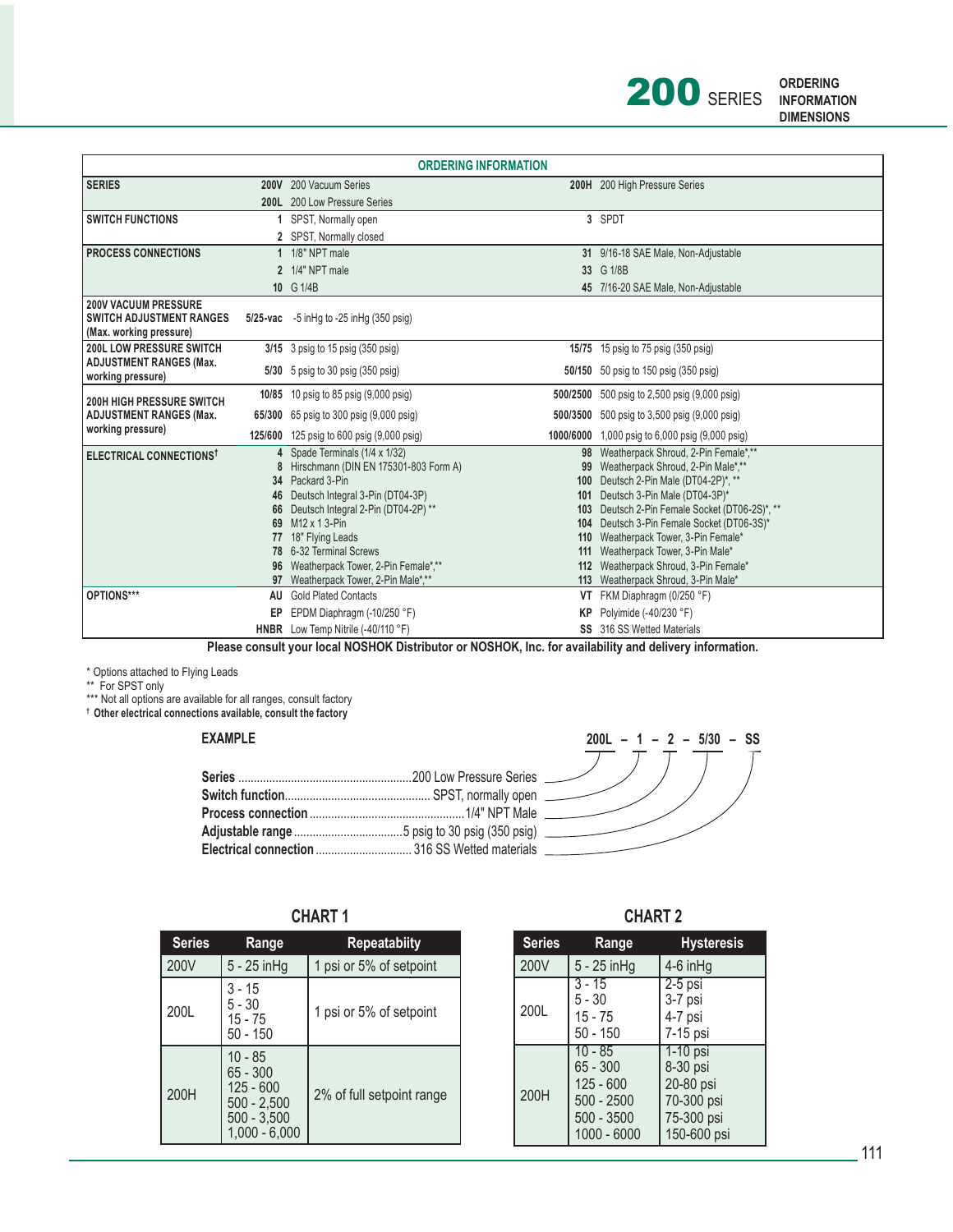





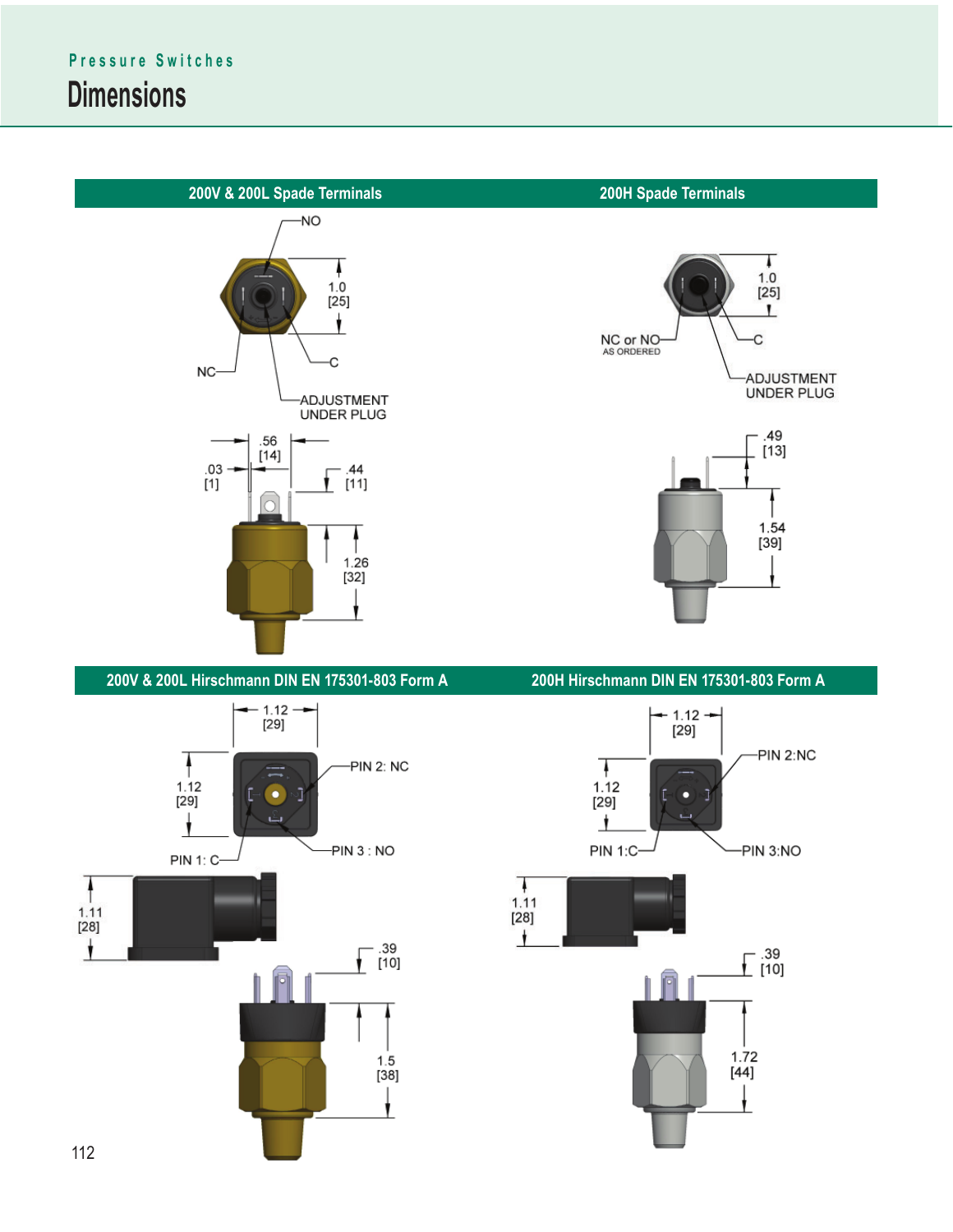

### **200V & 200L Packard 3-Pin**

**200H Packard 3-Pin** 



**200V & 200L 2-Pin Deutsch**

**200H 2-Pin Deutsch**

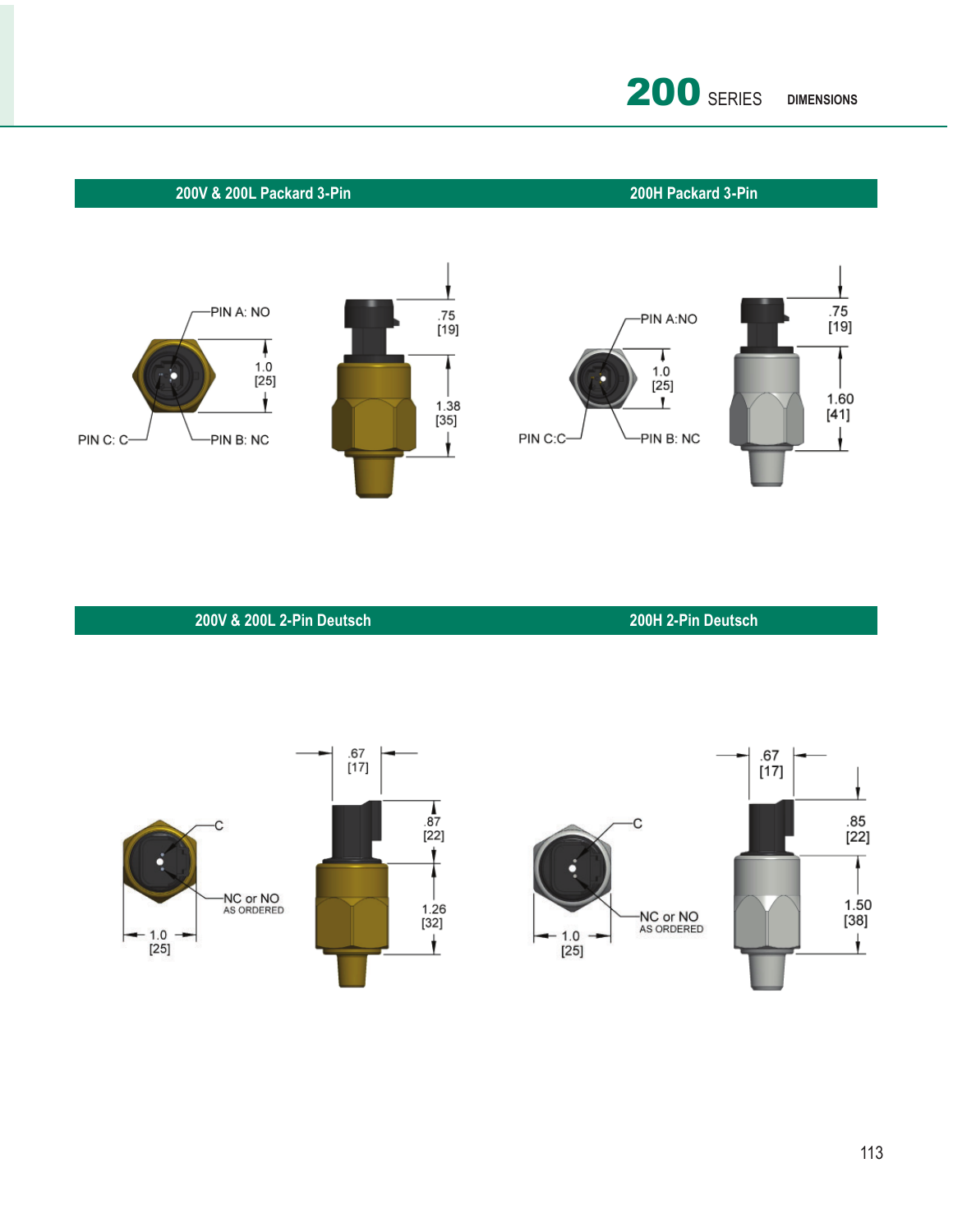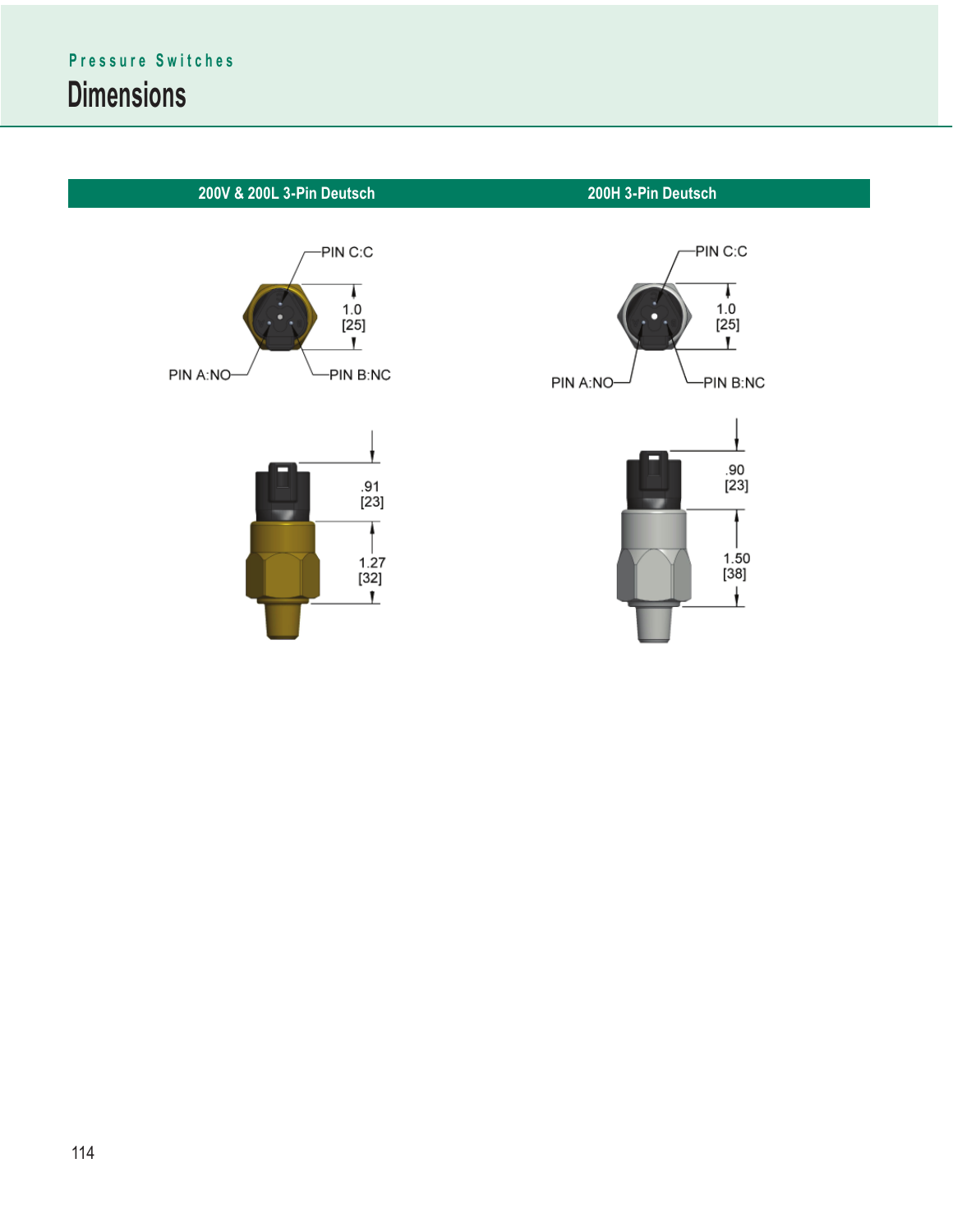

### **200V & 200L M12 x 1 (3-Pin) 200H M12 x 1 (3-Pin)**





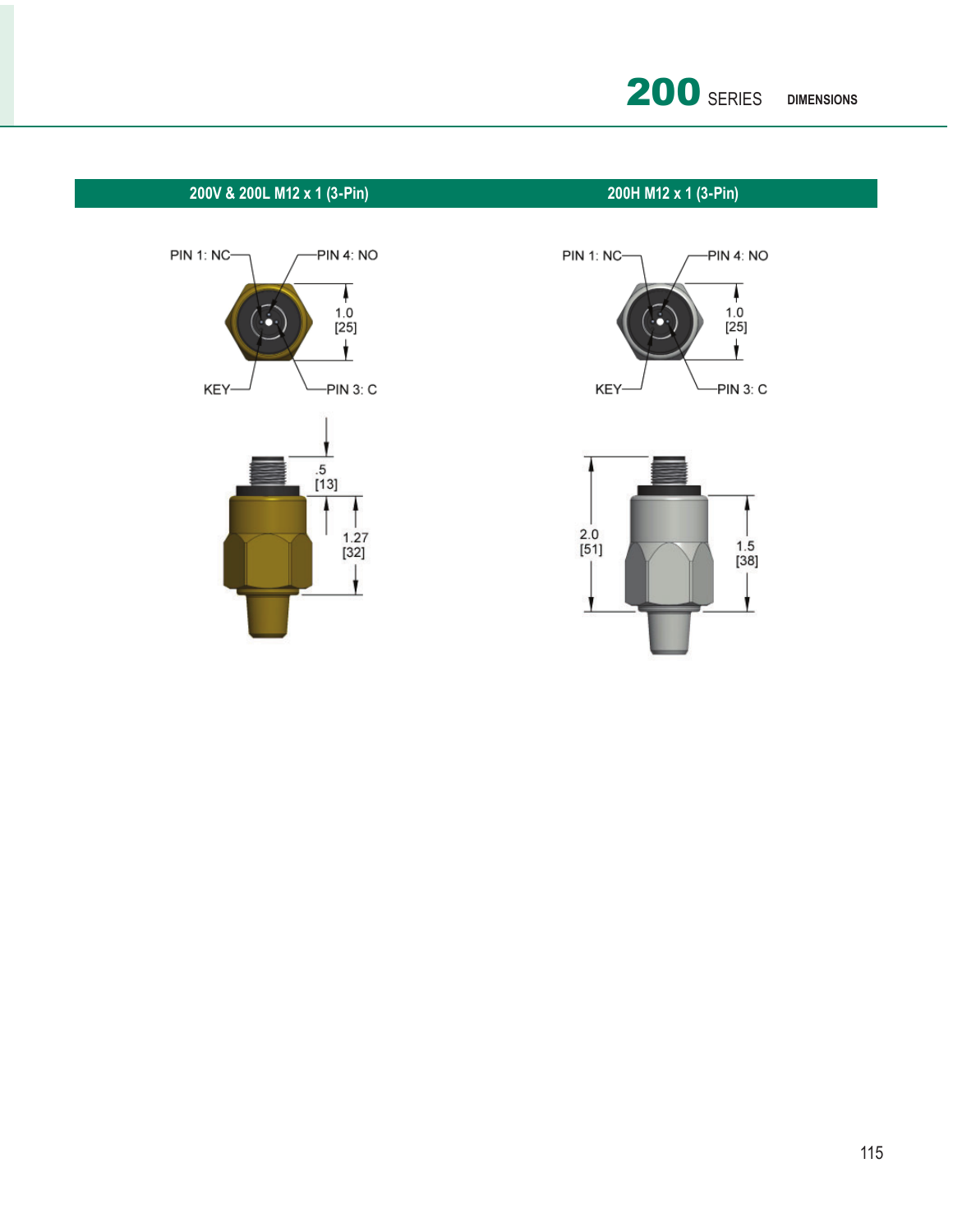### **200V & 200L 18" Flying Leads**





**200H 18" Flying Leads**